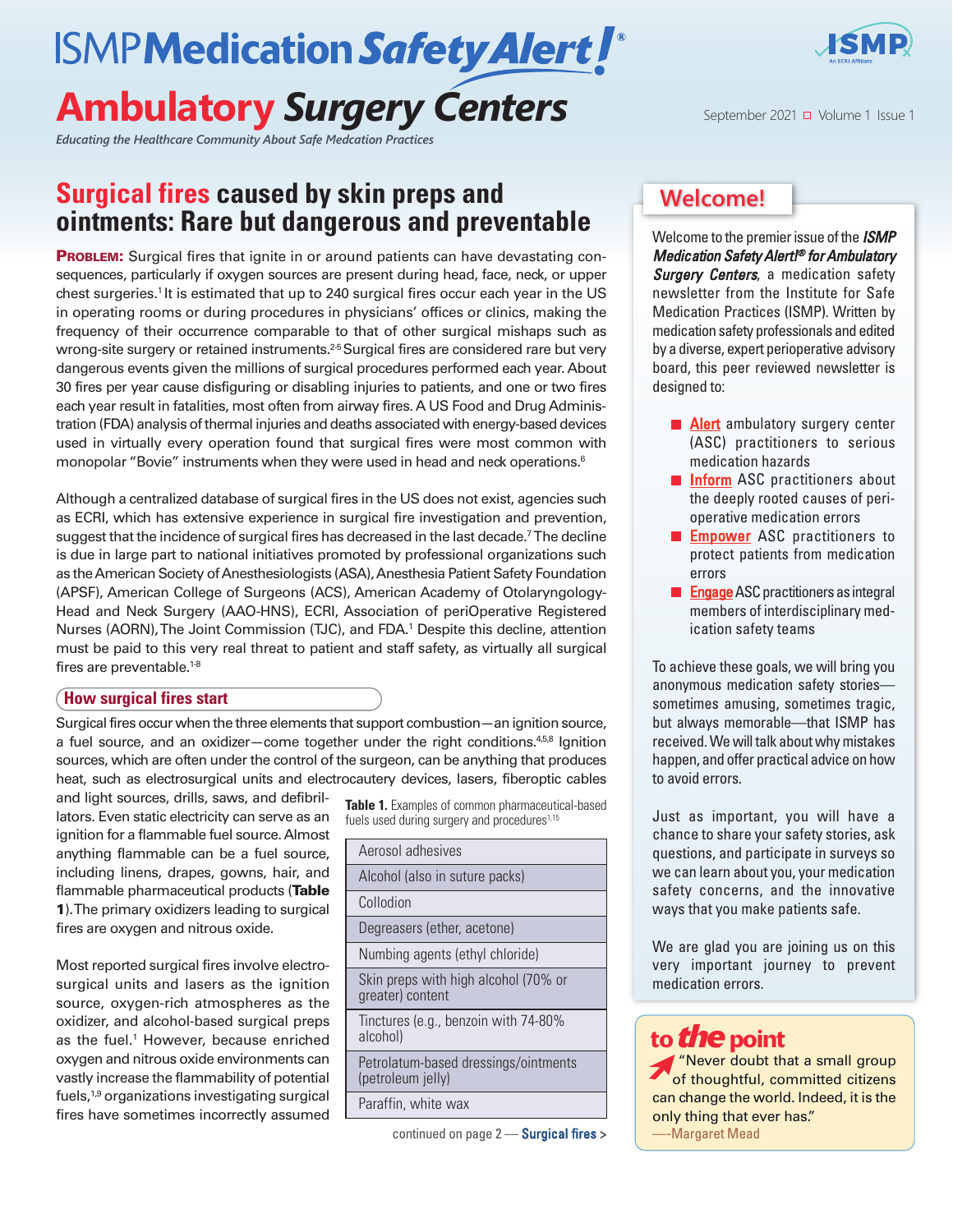### **ISMP Medication Safety Alert!** Ambulatory Surgery Centers **September 2021 Divolume 1 Issue 1 Di** Page 2

#### **>** Surgical fires — continued from page 1

the fuel was a prep solution when it was actually a drape, gauze, or another flammable fuel source. 7Alcohol-based prep solutions that have not fully evaporated before draping can result in vapors under the drapes, also presenting a fire hazard. Alcohol fires may be difficult to detect because the flames may be invisible under bright surgical lights.<sup>1</sup>

#### **MERP reports of surgical fires**

From time to time, surgical fires have been reported to the voluntary *ISMP National Medication Errors Reporting Program (ISMP MERP)*, mostly involving flammable medications in the form of surgical skin preps containing alcohol or alcohol-containing iodophors; eye lubricants and ointments containing petrolatum; wound dressings containing tincture of benzoin or collodion; and skin numbing agents containing ethyl chloride.

One surgical fire reported to ISMP involved **GEBAUER'S ETHYL CHLORIDE** spray, which had been applied as a numbing agent to a patient's big toe prior to a minor surgical procedure. During the procedure, electrocautery was used, causing ignition of

the ethyl chloride. The surgeon was able to quickly smother the flame; however, the patient suffered first-degree burns on his toe which required wound care.The front panel label on the ethyl chloride bottle includes a small icon of a flame (**Figure 1**), and the side panel of the outer carton warns, buried in dense text, that it should never be used in the presence of an open flame or electrical cautery equipment. However, the surgeon overlooked these inconspicuous warnings and was unaware of these risks.

Another surgical fire reported to ISMP happened in an ambulatory surgery facility. An assistant surgeon had prepared an operative incision for bandaging by spraying it with tincture of benzoin.The primary surgeon had nearly completed suturing the patient's incision, but he noticed a small



**Figure 1.** Gebauer's Ethel Chloride has a "flame" icon (bottom right) that was ineffective in communicating its flammability.

bleeding area along the incision line and decided to cauterize it. The flammable benzoin ignited briefly, but fortunately, the patient was not harmed.

Earlier, ISMP published several reports of surgical fires in our acute care newsletter,<sup>n,12</sup> some associated with flammable products that are no longer available, including **CHLORAPREP ONE-STEP** (2% chlorhexidine gluconate, 70% isopropyl alcohol), an antiseptic surgical skin prep solution, and tincture of benzoin, a topical antiseptic. One surgical fire involved an ocular lubricant (white petrolatum and mineral oil ophthalmic ointment [**LACRI-LUBE S.O.P.**]) used for a young child during laser surgery to remove warts near his eyes.<sup>n</sup> The child suffered burns to his eyelids and periorbital area. Two other surgical fires involved Gebauer's Ethyl Chloride spray. One case happened in a physician's office, where a 6-year-old child was undergoing a procedure for an infected toe. <sup>10</sup> A nurse practitioner had sprayed the toe with ethyl chloride and then lanced the area using electrocautery, which caused the pad under the child's foot to ignite in flames.The child's mother immediately pulled her son away from the fire, so he did not suffer any burns.The nurse practitioner had observed a physician performing the same procedure on another child without problems, and she was unaware of the fire hazard when using ethyl chloride. In the other case, a physician applied ethyl chloride spray to an abscess on a girl's forehead and waited for it to dry.<sup>12</sup> He then used electrocautery to drain the abscess. Due to hair loss, the teenager was wearing a flammable synthetic wig, which ignited after the cautery was applied to her forehead.The patient sustained first-degree burns to her ear.

continued on page 3 — Surgical fires **>**

### **SAFETY***briefs*

Ή

**Insulin and tranexamic acid mix-up.** Two serious medication errors were reported due to look-alike 100 mL bags of insulin and tranexamic acid that had been compounded in a pharmacy. The first error occurred when a pharmacy technician retrieved a 100 units/100 mL bag of insulin from the pharmacy refrigerator instead of the tranexamic acid that was also stored there. The bag of insulin was dispensed to a freestanding ambulatory surgery center (ASC), where barcode scanning was not utilized. A 1 g dose of intravenous (IV) tranexamic acid was to be given over 15 minutes, but the insulin was administered in error. Staff in the recovery area recognized the error, discontinued the insulin, and monitored the patient's blood glucose level. Dextrose IV was administered, and the patient suffered no permanent harm.

A similar error happened when an anesthesiologist hung an insulin bag instead of tranexamic acid, both of which were stored in an ASC automated dispensing cabinet. The error was caught after the entire insulin bag had been infused. Again, the patient was monitored once the error was noticed, IV dextrose was administered, and no significant harm occurred.

Two factors stand out as contributing to the above cases. Both medications were in 100 mL bags, and both had similar looking white labels with small text that was difficult continued on page 3 — **SAFETY***briefs* **>**



**Figure 1.** Because the drug names do not stand out on the small, white pharmacy labels on insulin (left) and tranexamic acid (right) bags, the pharmacy now affixes auxiliary labels. (A patient-specific label [insulin] and an additional auxiliary label [tranexamic acid] are also on the back of the bags.)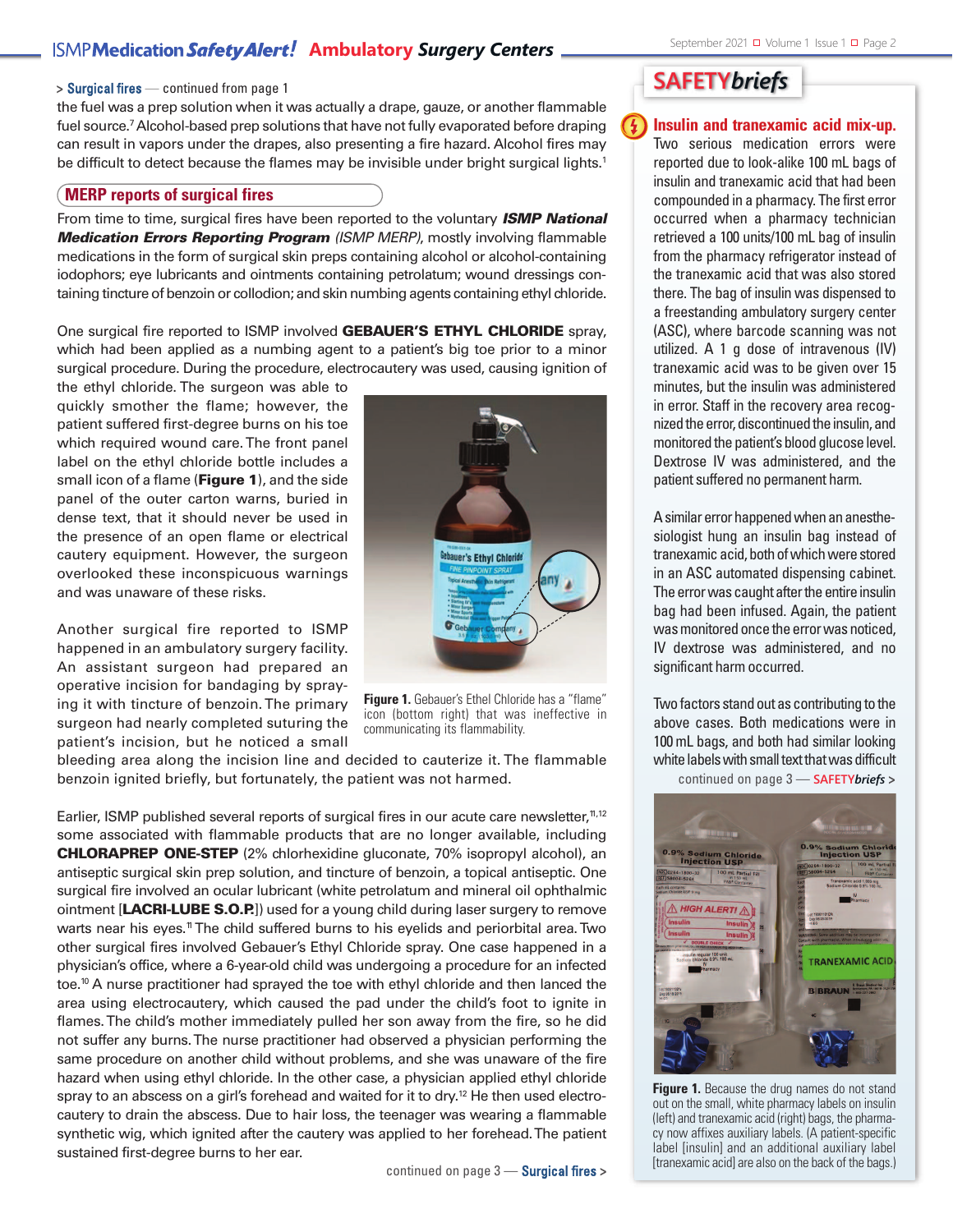### **ISMP Medication Safety Alert!** Ambulatory Surgery Centers **September 2021 Divolume 1 Issue 1 Di** Page 3

**SAFE PRACTICE RECOMMENDATIONS:** In recent years, a growing awareness of the risks leading to surgical fires has led to an increasing number of organizations that are incorporating surgical fire safety into formal patient safety initiatives. In-depth resources to guide these initiatives are freely available from various professional organizations, many of which have been compiled on the ECRI, Council on Surgical & Perioperative Safety, and APSF websites. When using pharmaceutical products that may serve as a fuel source for surgical fires, consider the following recommendations.

**Take inventory.** Make a list of all potentially flammable pharmaceutical products (e.g., surgical skin preps and ointments) used in your organization's procedural locations (including operating room suites, doctors' offices, clinics, and ambulatory surgery units).

**Evaluate the list.** Evaluate the need for each flammable pharmaceutical product used in your facility, as there may be safer alternatives, especially for topical anesthetics. While selection of an appropriate topical anesthetic or surgical skin prep solution is beyond the scope of this article, factors such as flammability should be a consideration to ensure the safe care of patients.

**Ensure awareness.** Ensure that physicians, anesthesia providers, nurse practitioners, nurses, surgical assistants, and other practitioners know about the dangers of any flammable pharmaceutical products used in your facility, as well as the potential for burns when these products are used in conjunction with an ignition source and oxidizer.

**Affix auxiliary labeling.** If the manufacturers' labels on flammable skin preps and ointments are not prominent or distinctive (e.g., Gebauer's Ethyl Chloride containers), consider affixing auxiliary labels to the packages prior to dispensing to warn about flammability and the directions for proper use.

**Provide and select proper applicator sizes.** Select properly sized prefilled applicators of alcohol-based surgical skin prep solutions for the area needing coverage to prevent pooling and reduce the amount of excess prep requiring disposal and removal.

**Avoid pooling.** Ensure pooling, spilling, or wicking of a flammable surgical skin prep does not occur during or after application.

**Ensure adequate drying time.** Allow adequate drying time of the skin prep before application of the drapes or surgical barriers, or before beginning the procedure (e.g., at least 3 minutes for most alcohol-based skin preps, unless applied to hairy skin orin body folds, which may take up to 1 hourto dry). If possible, keep alcohol-containing prep solutions out of the patient's hair. Consider including drying times on a surgical safety checklist to encourage communication between surgical team members.

**Dispose of flammable surgical skin prep agents properly.** Soak up spilled or pooled skin prep agents and remove any excess orremaining flammable prep solutions or ointments from the room prior to the use of any ignition source. Dispose of unused flammable skin prep agents in a manner to decrease the risk of fire.

**Minimize the use of supplemental oxygen.** Given the extensive role that oxygen plays as an oxidizer and accelerant in surgical fires, avoid the delivery of supplemental oxygen as a matter of routine. Use only air for open delivery to the face if the patient can maintain a safe blood oxygen saturation without supplemental oxygen.<sup>1,8</sup> If the patient cannot maintain a safe oxygen saturation without supplemental oxygen, secure the airway with a laryngeal mask airway or tracheal tube. <sup>8</sup> For cases in which continued on page 4 — Surgical fires **>**

### **SAFETY***briefs* cont'd from page <sup>2</sup>

to read. The information that stands out on the pharmacy label was the route of administration and the name of the pharmacy. No barcode was available on the pharmacy label; however, had the bags been scanned in the pharmacy at the time of dispensing, at least one of these errors would have been prevented. Unfortunately, most ASCs have yet to deploy barcode scanning, which is critical for preventing these types of errors in this setting. The pharmacy that supplies the ASC with medications is now applying auxiliary labels to the bags to help to identify their contents (Figure 1, page 2).

### **For safety, switch from phenol bottles**

**to applicators.** Painful ingrown toenails are commonly treated surgically by excising a section of the nail or an entire nail plate after matricectomy (the process of destroying all or part of the base nail portion called the nail matrix). Once destroyed, the portion of the nail removed cannot be regenerated and the problem is expected to resolve. During the procedure, local anesthetic is injected into the base or proximal aspect of the toe before the nail matrix is destroyed chemically using phenol.

Phenol, or carbolic acid, is a hazardous chemical that can result in burns when mishandled. One error report detailed a case involving a 17-year-old patient for whom

continued on page 4 — **SAFETY***briefs* **>**



**Figure 1a.** Phenol burn is evident after 1 day.



**Figure 1b.** Significant dermal changes noted after 9 days.